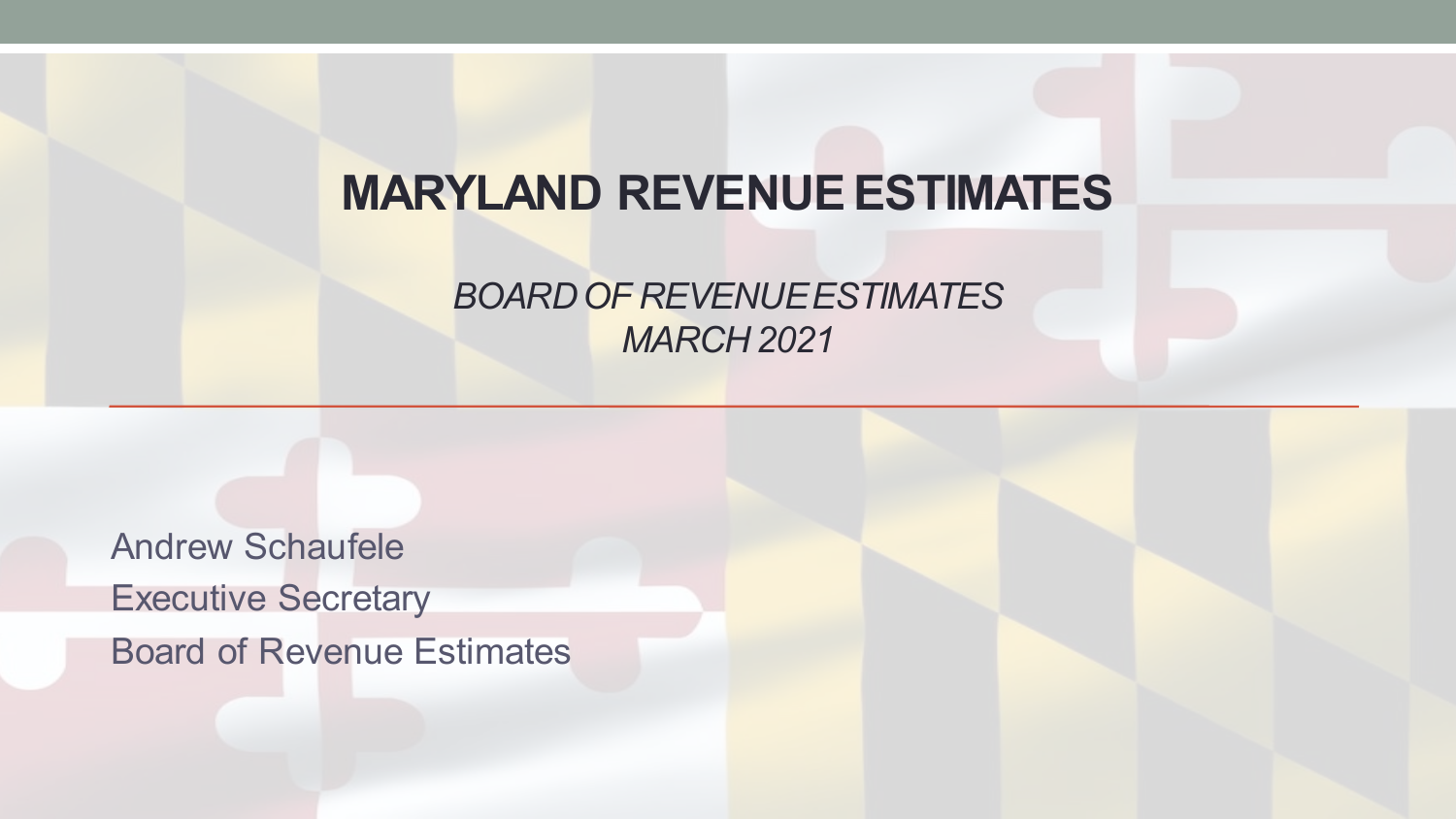# High Level Comparison (Mar21 to Dec20)

| <b>March Estimates Versus December Estimates</b>              |                  |                  |  |
|---------------------------------------------------------------|------------------|------------------|--|
| <b>Tax Type</b>                                               | Fiscal Year 2021 | Fiscal Year 2022 |  |
| <b>Personal Income Tax</b>                                    | \$225.6          | \$346.9          |  |
| Corporate Income Tax                                          | 73.6             | 62.5             |  |
| <b>Sales Tax</b>                                              | 75.1             | 62.7             |  |
| Lottery                                                       | 23.6             | 1.1              |  |
| Other                                                         | 26.1             | 0.0              |  |
| <b>Subtotal: Ongoing</b><br><b>Revenues</b>                   | 424.0            | 473.3            |  |
| 2021 Session Impacts                                          | (424.8)          | (174.7)          |  |
| <b>Total: Net General</b><br><b>Fund</b>                      | (0.8)            | 298.6            |  |
| Notes: dollars in millions; amounts may not sum from rounding |                  |                  |  |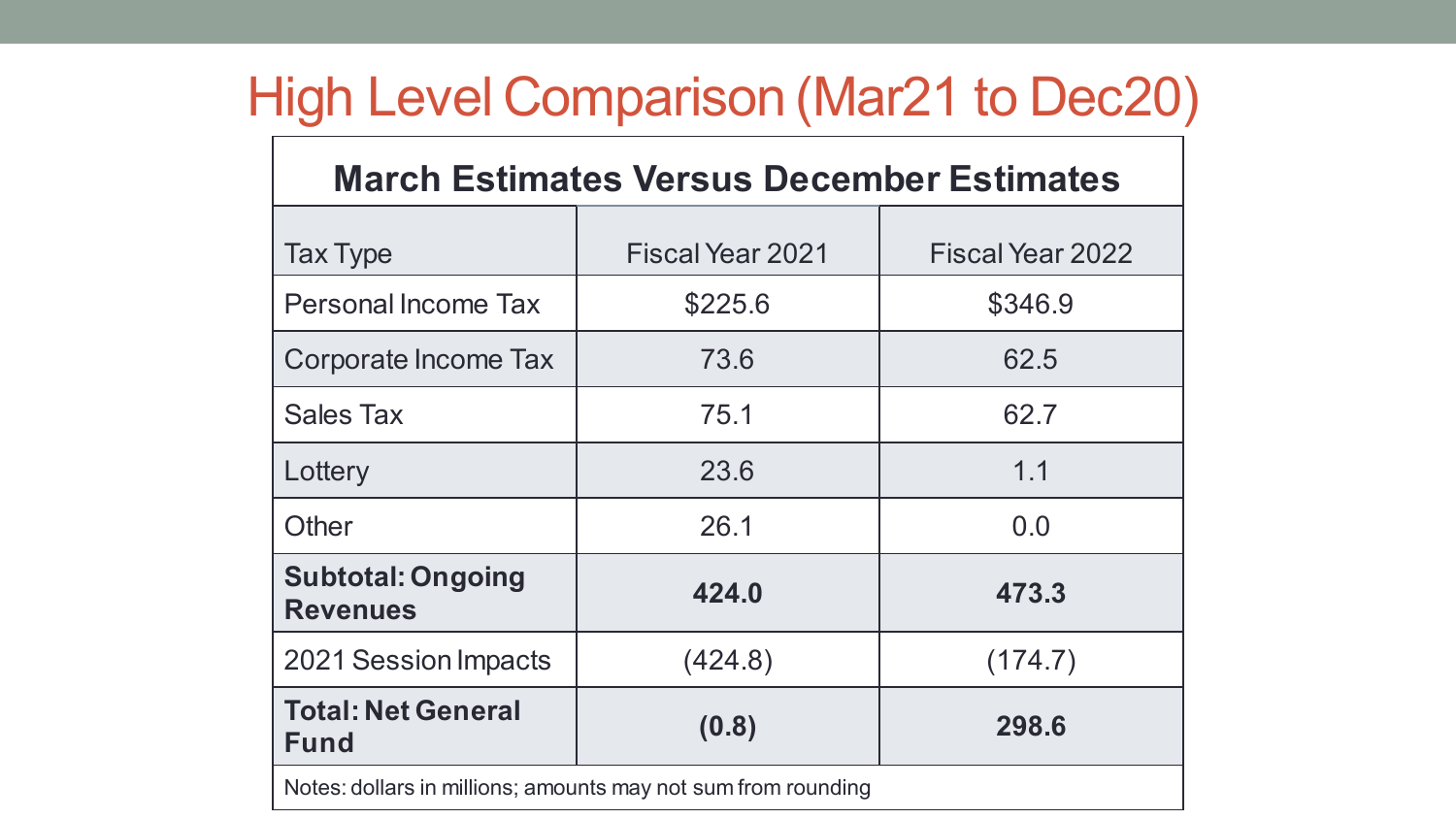# High Level Comparison (Mar21 to Mar20)

| <b>Estimates Versus Last Pre-Covid Estimate</b>                                                              |                  |                  |
|--------------------------------------------------------------------------------------------------------------|------------------|------------------|
| <b>Tax Type</b>                                                                                              | Fiscal Year 2021 | Fiscal Year 2022 |
| <b>Personal Income Tax</b>                                                                                   | \$38.7           | \$233.0          |
| Corporate Income Tax                                                                                         | 41.5             | 56.1             |
| <b>Sales Tax</b>                                                                                             | (265.4)          | (153.1)          |
| Lottery                                                                                                      | 65.5             | 17.1             |
| Other                                                                                                        | (65.1)           | 7.9              |
| <b>Subtotal: Ongoing</b><br><b>Revenues</b>                                                                  | (184.8)          | 161.1            |
| 2021 Session Impacts                                                                                         | (424.8)          | (174.7)          |
| <b>Total: Net General</b><br><b>Fund</b>                                                                     | (609.6)          | (13.6)           |
| Notes: dollars in millions; amounts may not sum from rounding; Mar20 estimate adj for 2020<br><b>Session</b> |                  |                  |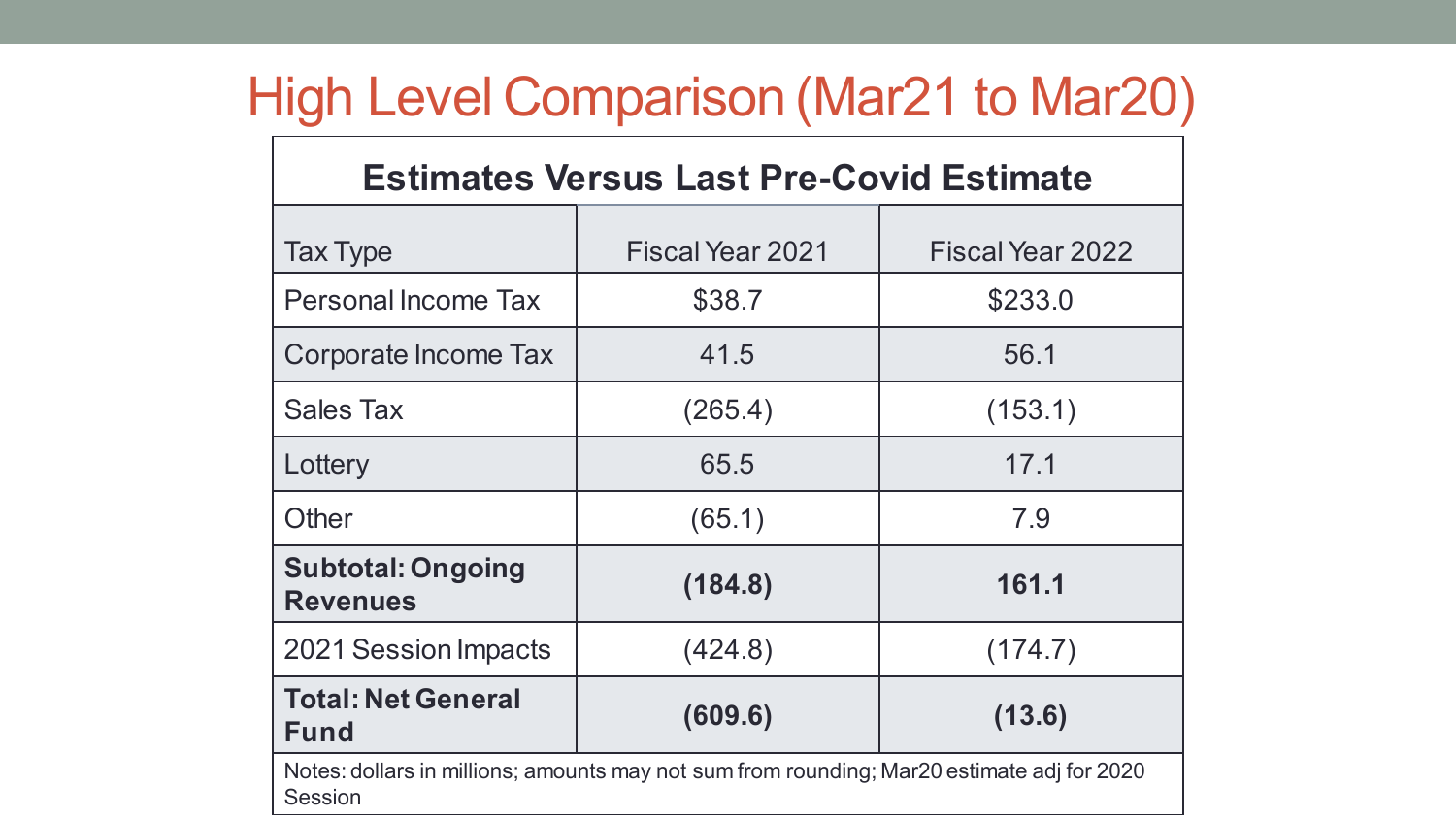# What Has Changed Since December?

- Consolidated Appropriations Act 12/27/2020; significant measures:
	- \$600 stimulus checks; estimated \$2.5 billion to 75% of all MD households
	- Extended federal UI benefits; estimated \$2.2 billion to MD residents (expire 3/14)
	- Expanded & altered PPP
	- EITC lookback provision & multiple other tax provisions
- American Rescue Plan Act of 2021 under consideration; significant measures:
	- \$1,400 stimulus checks; estimated \$5.7 billion to 75% of all MD households
	- Extended federal UI benefits; estimated up to \$3.9 billion to MD residents
	- Many tax changes, incl child tax credit and EIC (impact not yet determined, but potentially significant)
	- Major state and local government funding; estimated up to \$8 billion for Maryland governments
	- Expansion and targeting of PPP program to smaller employers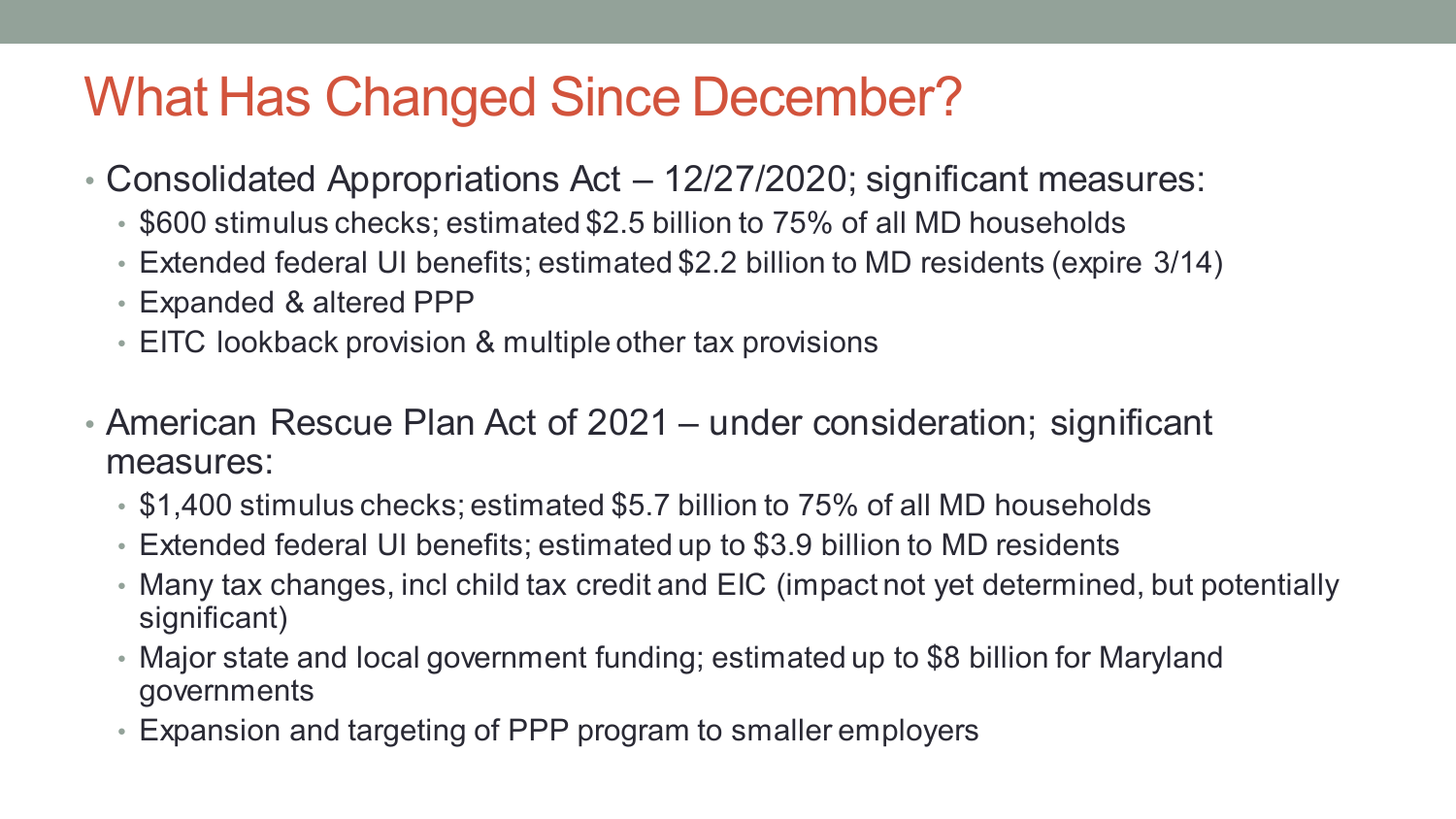# What Has Changed Since December? (continued)

- Increased confidence in vaccine efficacy and timeframe
- Late-fall/winter COVID case rates abating
- Tax collections "survived" winter at approximate expectations
- Certain tax collections from non-corporate businesses increase confidence in aggregate profitability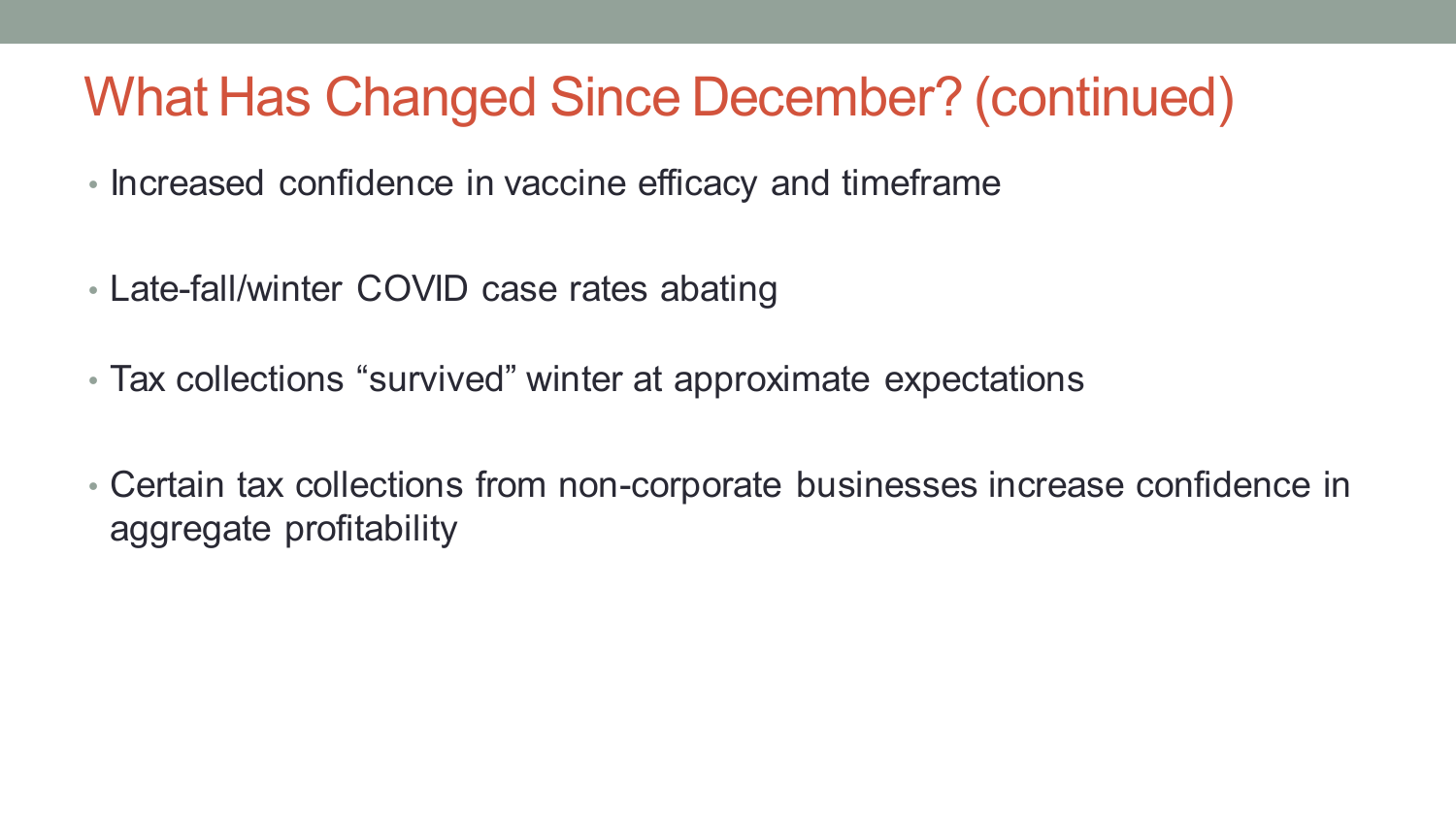

Note: This does not include all stimulus efforts (including much of the stimulus sent directly to governments), this represents the largest dollar categories for which we could find publicly available data Sources: U.S. Bureau of Economic Analysis; U.S. Small Business Administration; Comptroller of Maryland, Bureau of Revenue Estimates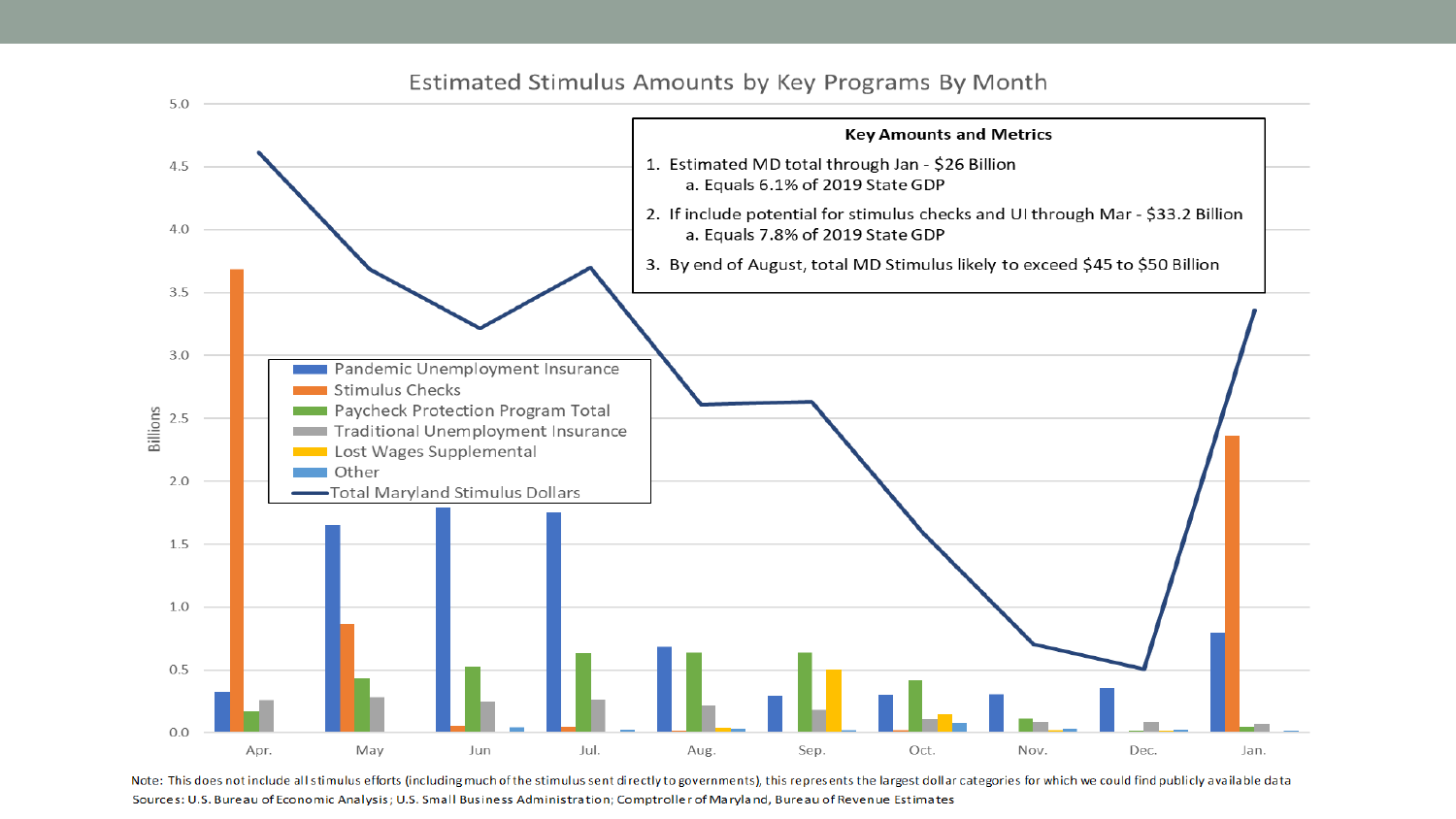## Changes to Economic Assumptions Since December

- 1. Extraordinary increase in government assistance from multiple stimulus programs
- 2. Moderate acceleration of employment and wage base recovery
- 3. Significant revision to proprietor's income (proxy for non-corporate business income)
	- a. Tax Year 2020 growth: from -1.5% to +4.0%
	- b. Tax Year 2021 growth: from +5.0% to +7.1%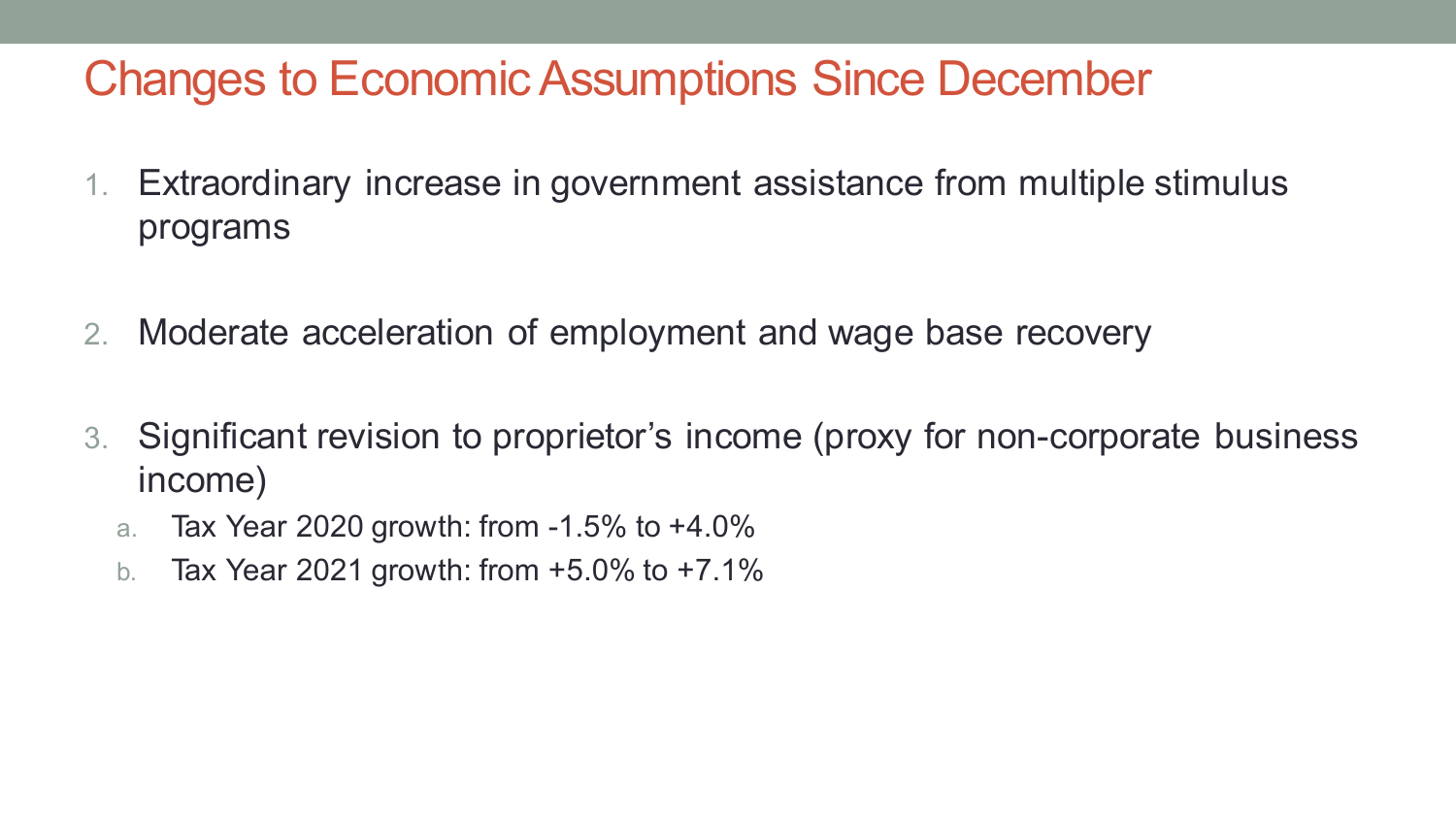

#### Maryland Total Employment Indexed to Prior Peak - COVID Data Only Available Through Dec2020

Source: U.S. Bureau of Labor Statistics; Comptroller of Maryland, Bureau of Revenue Estimates

Months Since Prior Employment Peak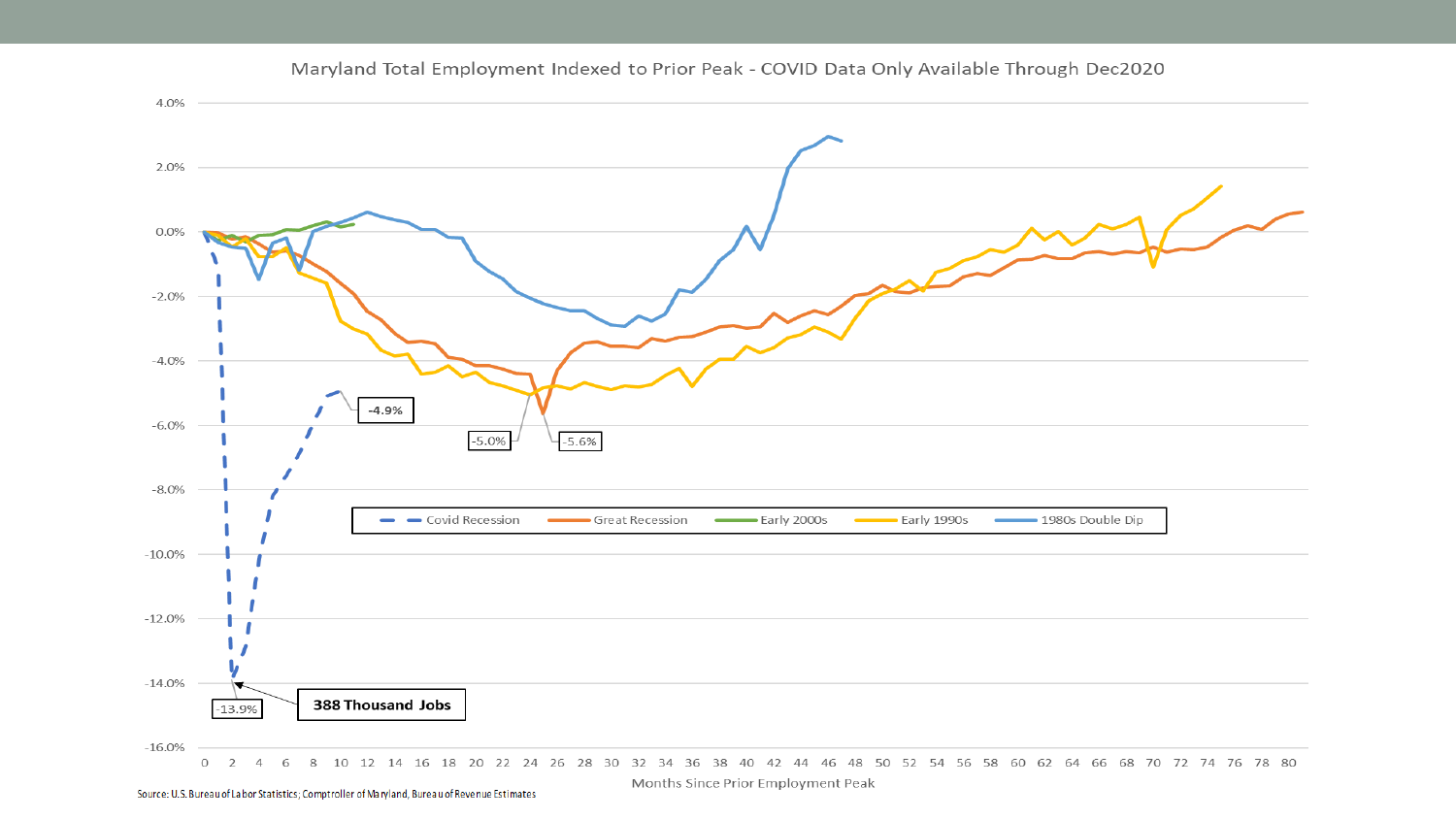

Jobs Lost From Feb 2020 to Dec 2020: Top 5 Private Sector; S&L Gov; & All Others

Sources: U.S. Bureau of Labor Statistics; Maryland Department of Labor; Comptroller of Maryland, Bureau of Revenue Estimates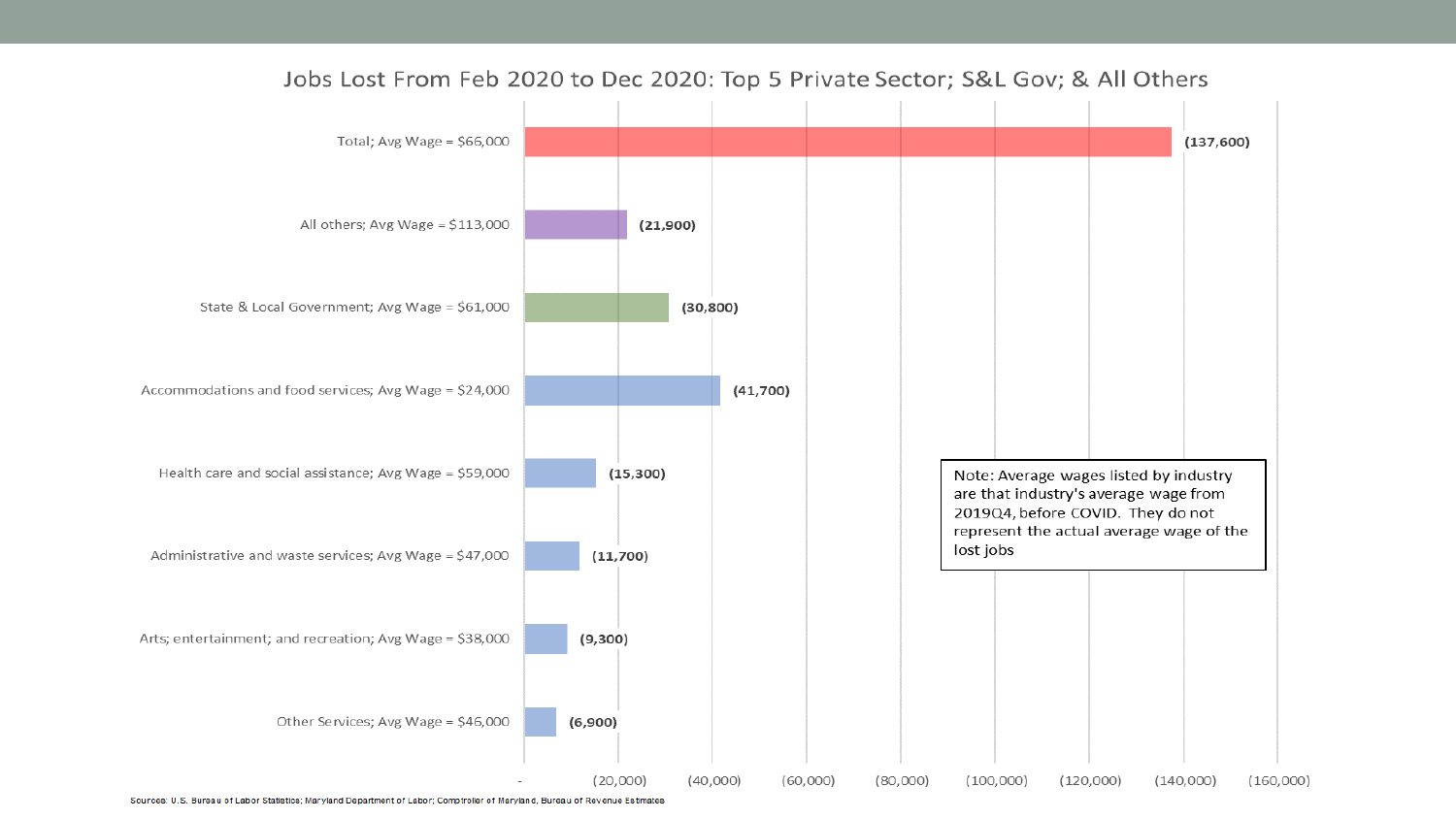## Tax Base Structure Limits COVID Revenue Impact



- Income Tax is 50% of all general fund revenues
- Sales Tax is 25% of all general fund revenues
	- Further mitigated by expenditure mix lower income households spend larger shares of their incomes on items not taxable in Maryland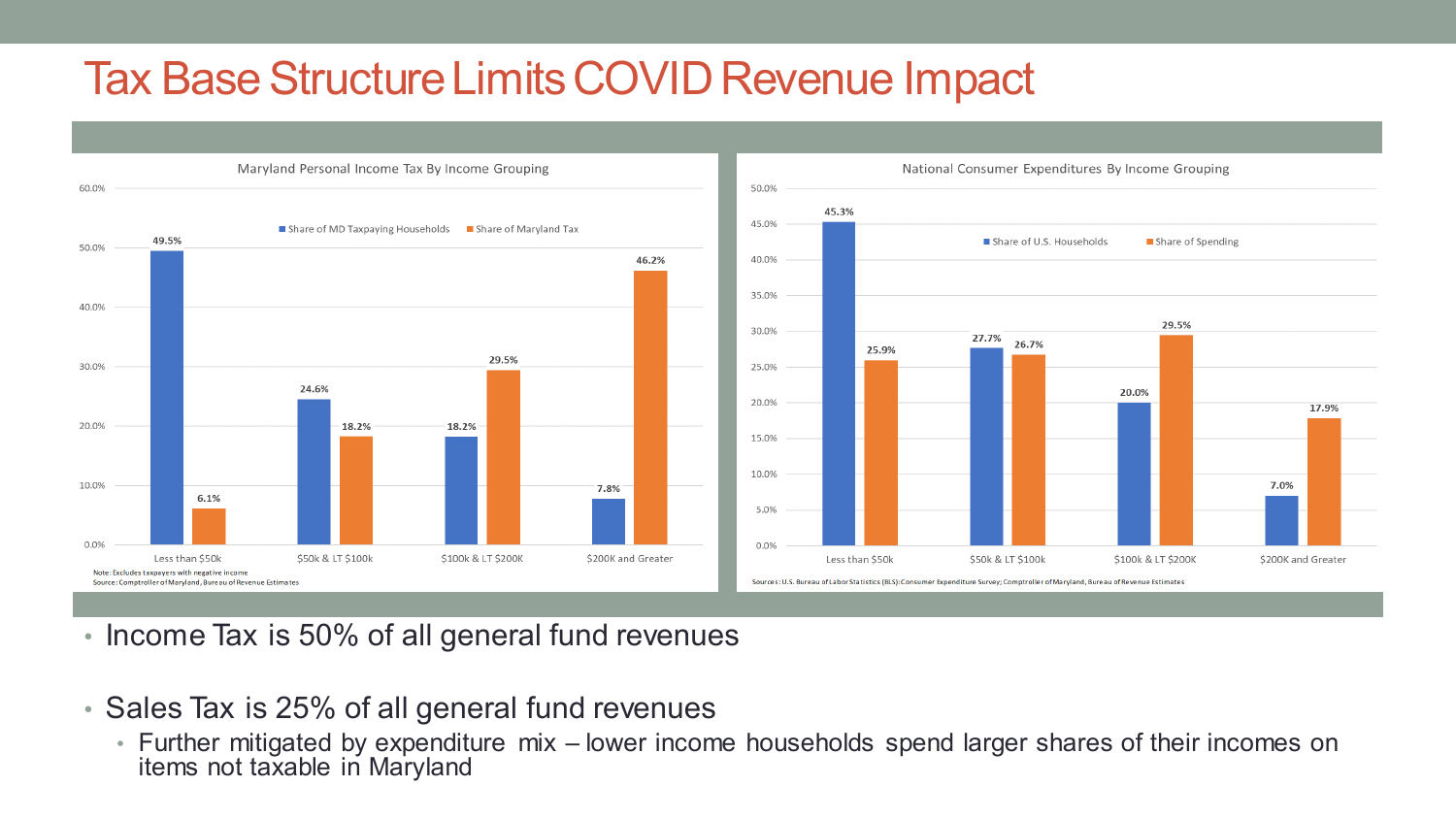### Income Tax Estimate By Tax Year (excl rate and law changes)



83 84 85 86 87 88 89 90 91 92 93 94 95 96 97 98 99 00 01 02 03 04 05 06 07 08 09 10 11 12 13 14 15 16 17 18 19 20 21 22 23 24 25 26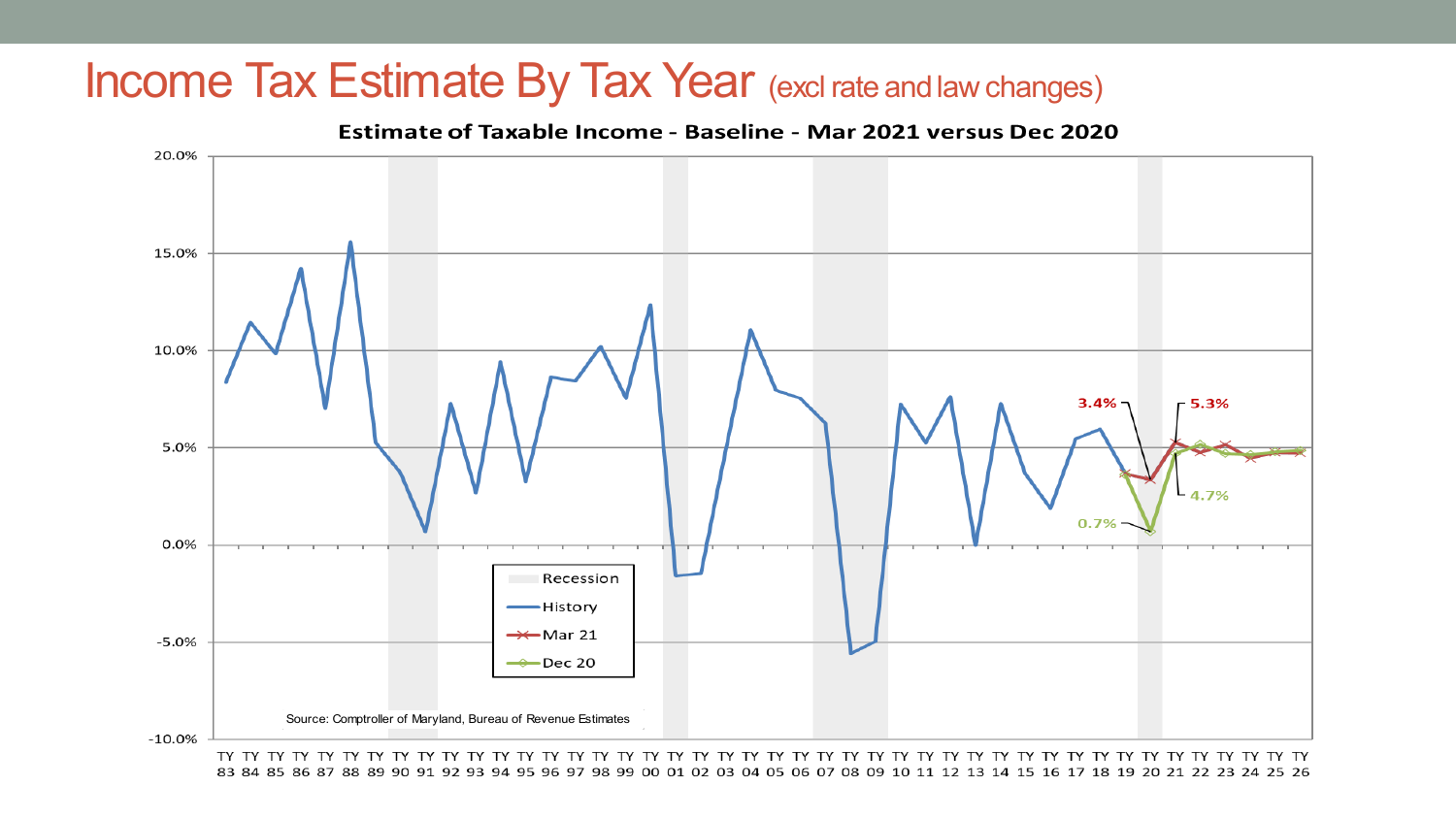## Sales Tax – Near Term Impacts & Uncertainties



- Near term sales tax is benefitting from composition of expenditures
- General fund benefits for short period as brick-&-mortar share semi-recovers
- Timing of brick-&-mortar semi-recovery is uncertain
- What happens to extraordinary savings after widespread vaccination?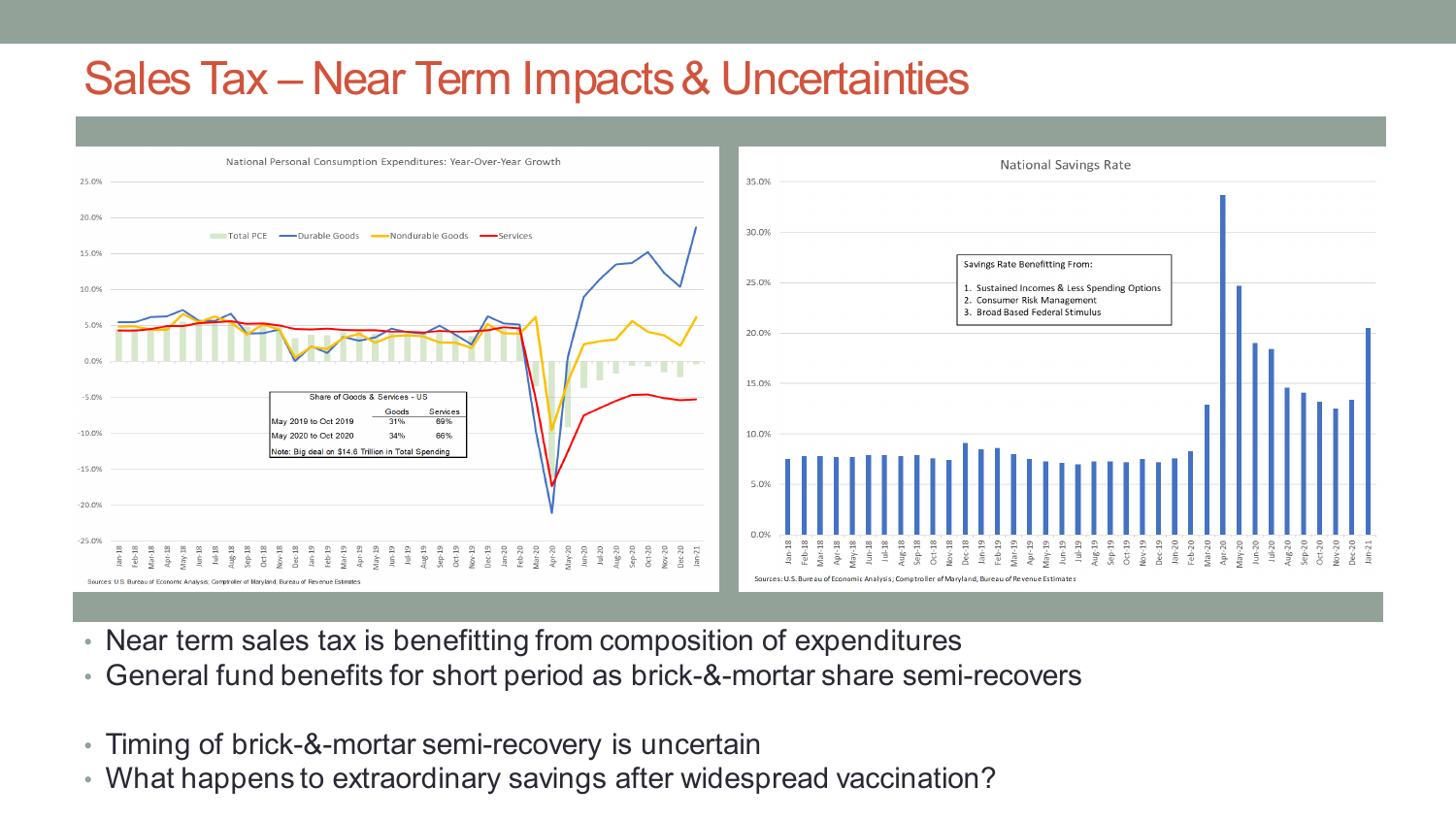# Sales Tax: Blueprint Continues to Surge

Evolution & Composition of Blueprint Fund

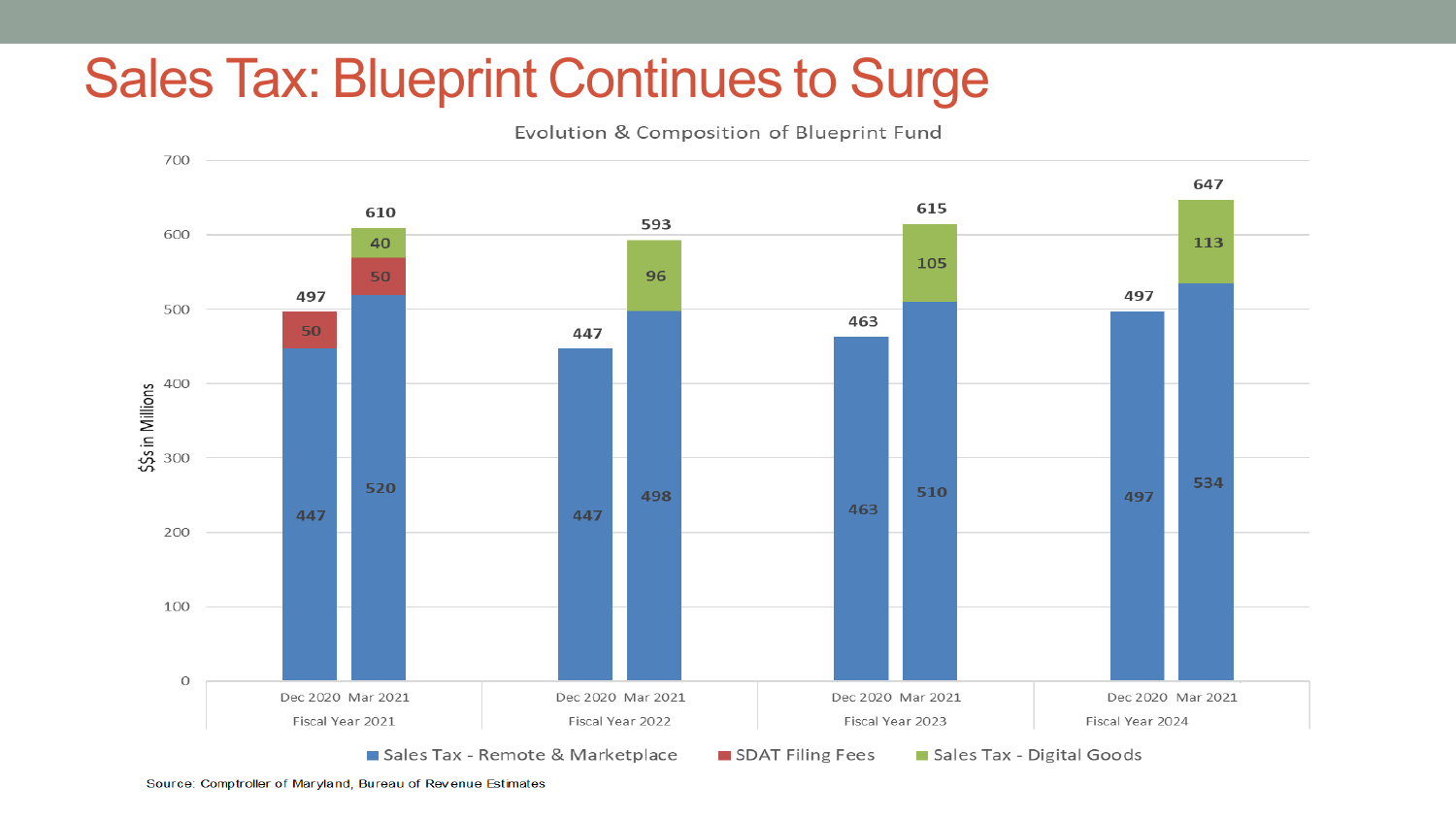# Discussion of Risk in the Outlook

**STATEMENT:** Highly confident in current year and budget year, but risks seem more elevated than usual in the six-year forecast window

#### *Markets and Financial Risk*

- This level of stimulus is unprecedented
- Economists and financiers are currently debating the prospects of short-term inflation, long-term inflation, and regular inflation
- The stock and bond markets are clearly uncertain regarding the outlook
- Could have impacts on growth potential as well as capital gains

#### *Virus Risk*

- Proper to assume virus levels abating but premature to declare absolute victory
- Some seem unwilling to get vaccinated size of this population is uncertain
- Variants already exist and there has not been enough time to study related vaccine impacts and whether they enable reinfection
- Partial population vaccination could result in further mutations